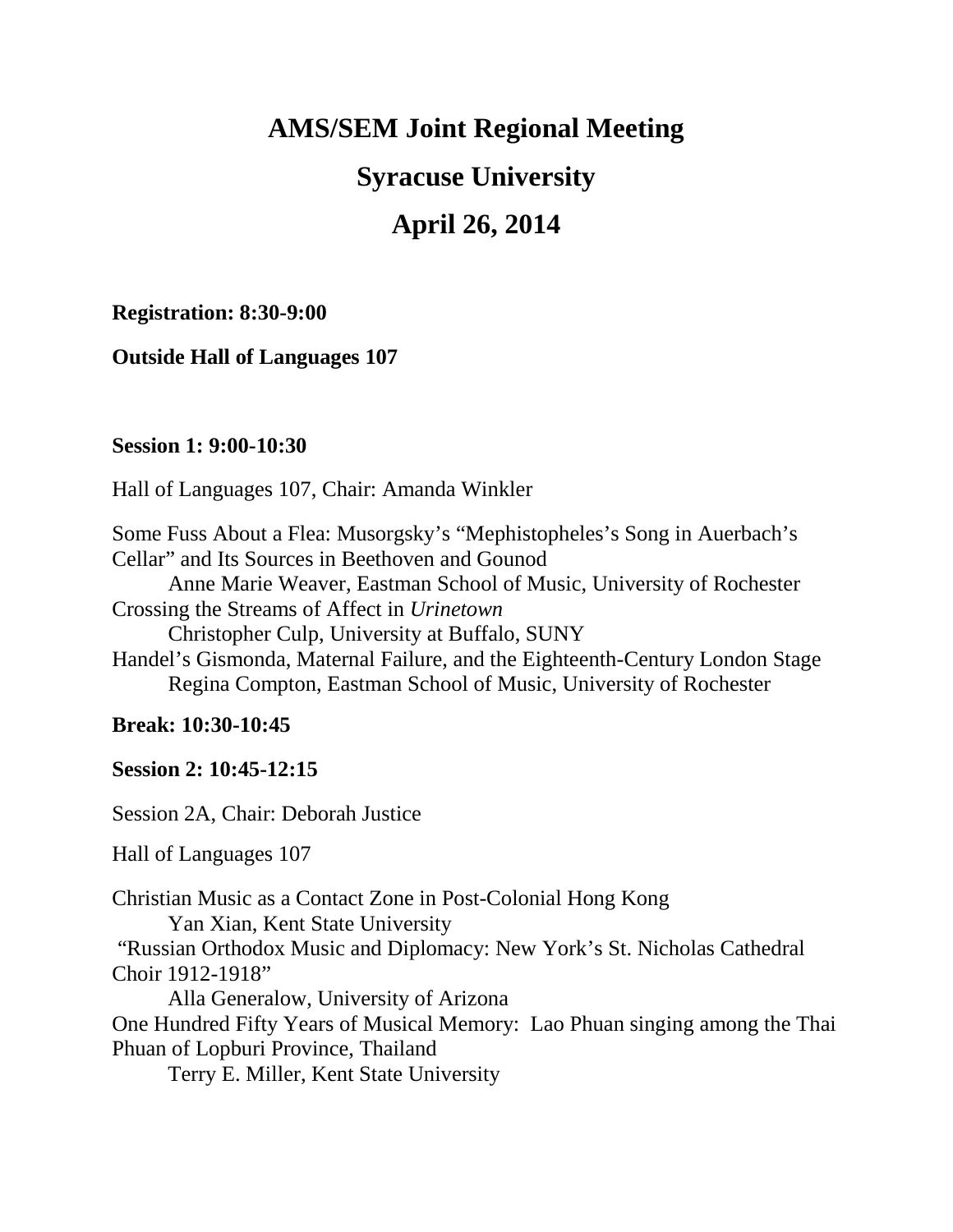Session 2B, Chair: Maurice Mengel

Hall of Languages 207

Machine Music in the Age of Sensibility: W. A. Mozart's Artificial Sentiment in K. 616

Katherine Walker, Hobart and Smith College A Comparative Study of Social Functions of the African Algaita and the Chinese Suona

Sasha Zhu, Kent State University Somatic Rhythmic Resonances: Music Knowledge as Embodied in the Sounds and Performance of Modern Frame Drum

Myranda Harris, University of Texas at Austin

**Lunch: 12:15-2:00**

## **Optional: Fiddle Workshop with Harry Bolick, cost \$15, 12:45-2**

**Session 3: 2:00-3:30**

Session 3A: Hall of Languages 107, Chair: TBA

An Orchid Grows in Motown: Capturing Aura in J Dilla's *Donuts*, a Response to Walter Benjamin Niel Scobie, Carleton University THERE'S SOMETHING ABOUT BARBARA: THE ADAPTION AND REUSE OF MARIAN **MOTETS** AARON JAMES, Eastman School of Music, University of Rochester *Once Upon a Time in China*: The Wong Fei-hung Theme Song as a Transnational Anthem Colin McGuire, York University Session 3B: Hall of Languages 207, Chair: Sydney Hutchinson 'Crying Out' for Analysis: The Compositional Career of L. Ron Hubbard, Musician Dawn Stevenson, Carlton University